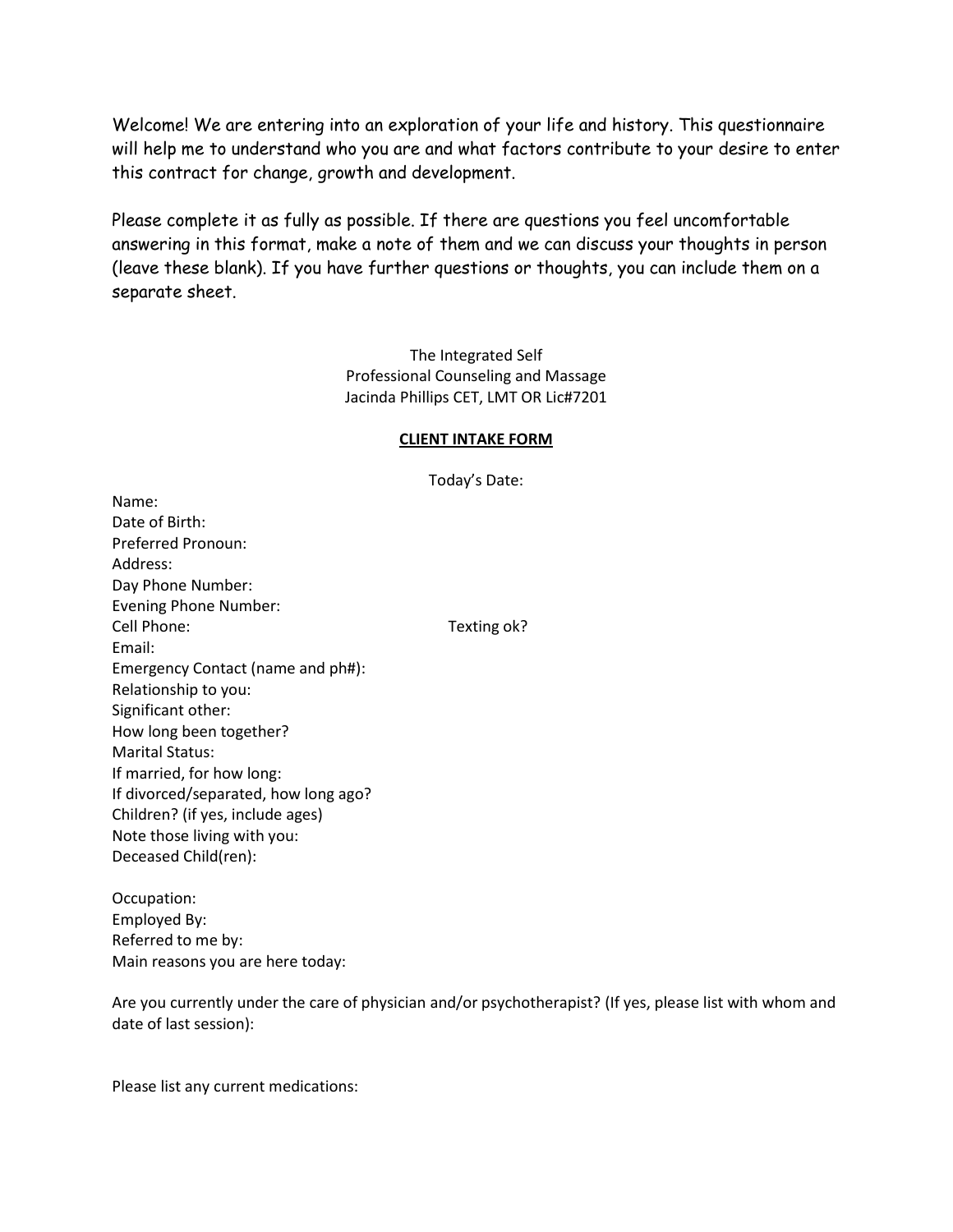Please list any hospitalizations for psychological problems:

Have you ever considered suicide or attempted suicide? If yes, when?

Are you currently experiencing a life crisis? If so, please describe:

Rate your general health and list any complaints:

Have you had any serious medical conditions requiring treatment including hospitalization, surgery, and/or accidents? If yes, please elaborate:

Do you currently have a physical disability or chronic condition? If yes, please list:

Are you in physical pain? If yes, please describe:

**HEALTH HABITS** How often and how do you exercise?

Tobacco use? If yes, for how long and frequency? Caffeine? If yes, how much per day? Special Diet? If yes, please describe: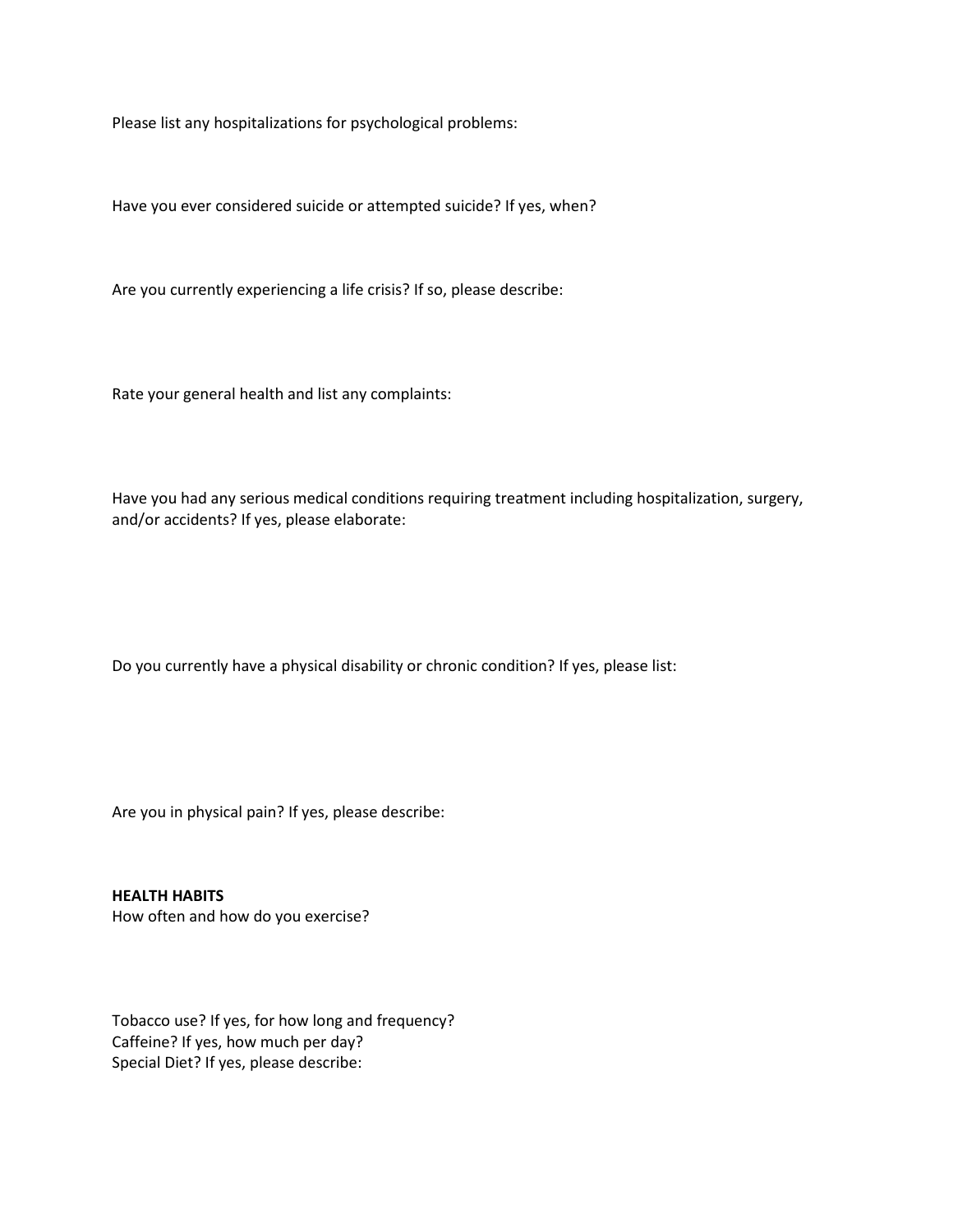Alcohol use? If yes, please list quantity and frequency

Nonprescription/prescription drug use? Recreational drug use? If you currently or have ever had struggles with any of the above, please describe:

Have you sought treatment or alcohol/drug or food-related issues?

Have you suffered from sexual or physical abuse? If yes, please describe:

What do you know about your birth? Caesarian? Traumatic? Mother smoked or used drugs or alcohol abuse? Natural?

Do you have siblings? If so, please list birth order, gender, and ages:

## **FAMILY HISTORY**

Please list family history of the following: (Be sure to note their member status for e.g. paternal Grandmother)

Illnesses and/or hospitilizations:

Physical/sexual abuse:

Psychiatric illness/treatment/hospitalizations: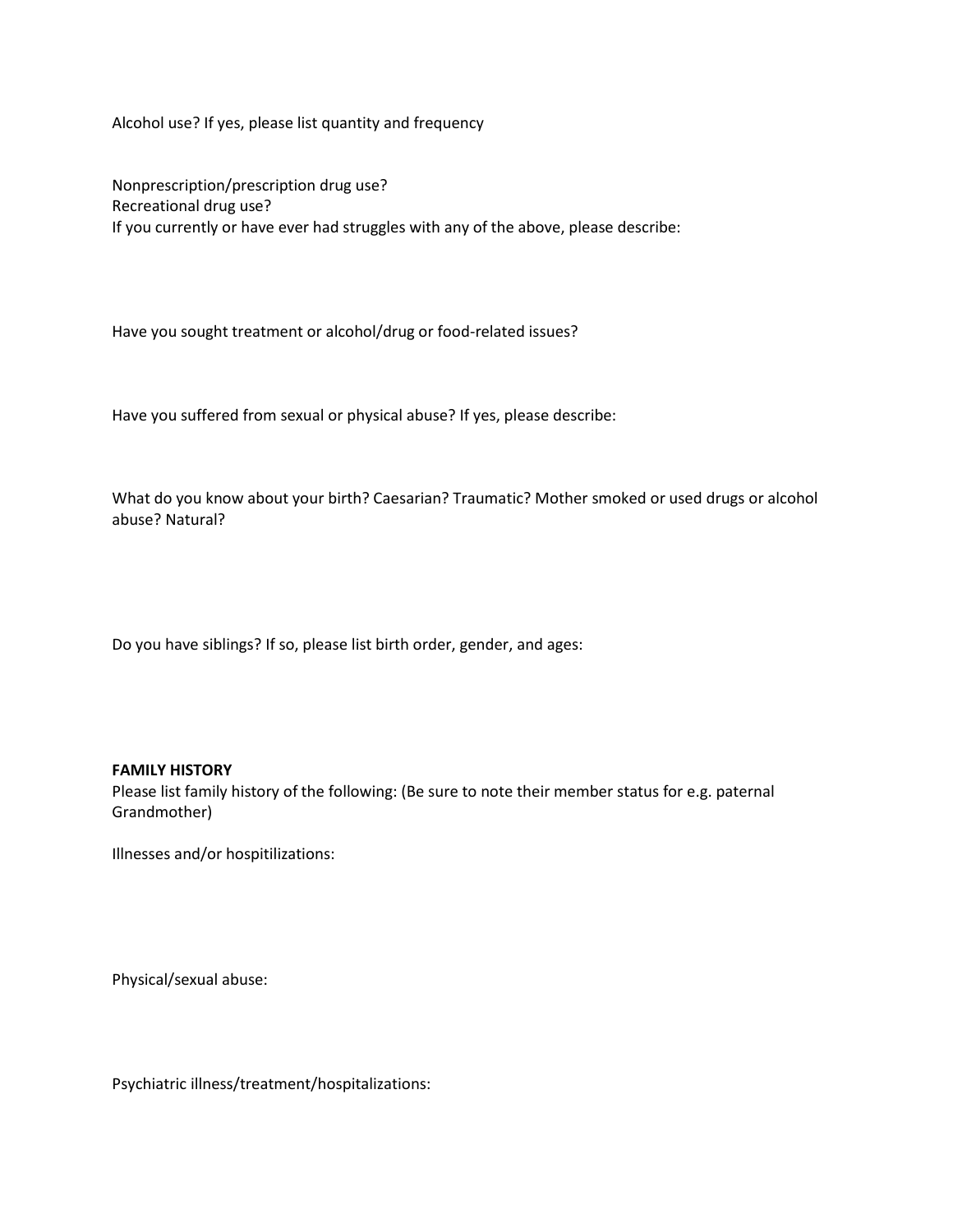Suicide:

Substance abuse:

Criminal activity or imprisonment:

Please list your nuclear family members (parents, step-parents, siblings, and important others), and if they are living, age, health status, if you are in contact with them.

If deceased, please note the cause of death, year and at what age

Any additional information in your family background that you feel is important to share?

## **RELIGION AND SPIRITUALITY**

What was your family's religious orientation when growing up?

What is their religious/spiritual activity now?

What is your history of religious orientation?

Do you have any current affiliation with a religious organization?